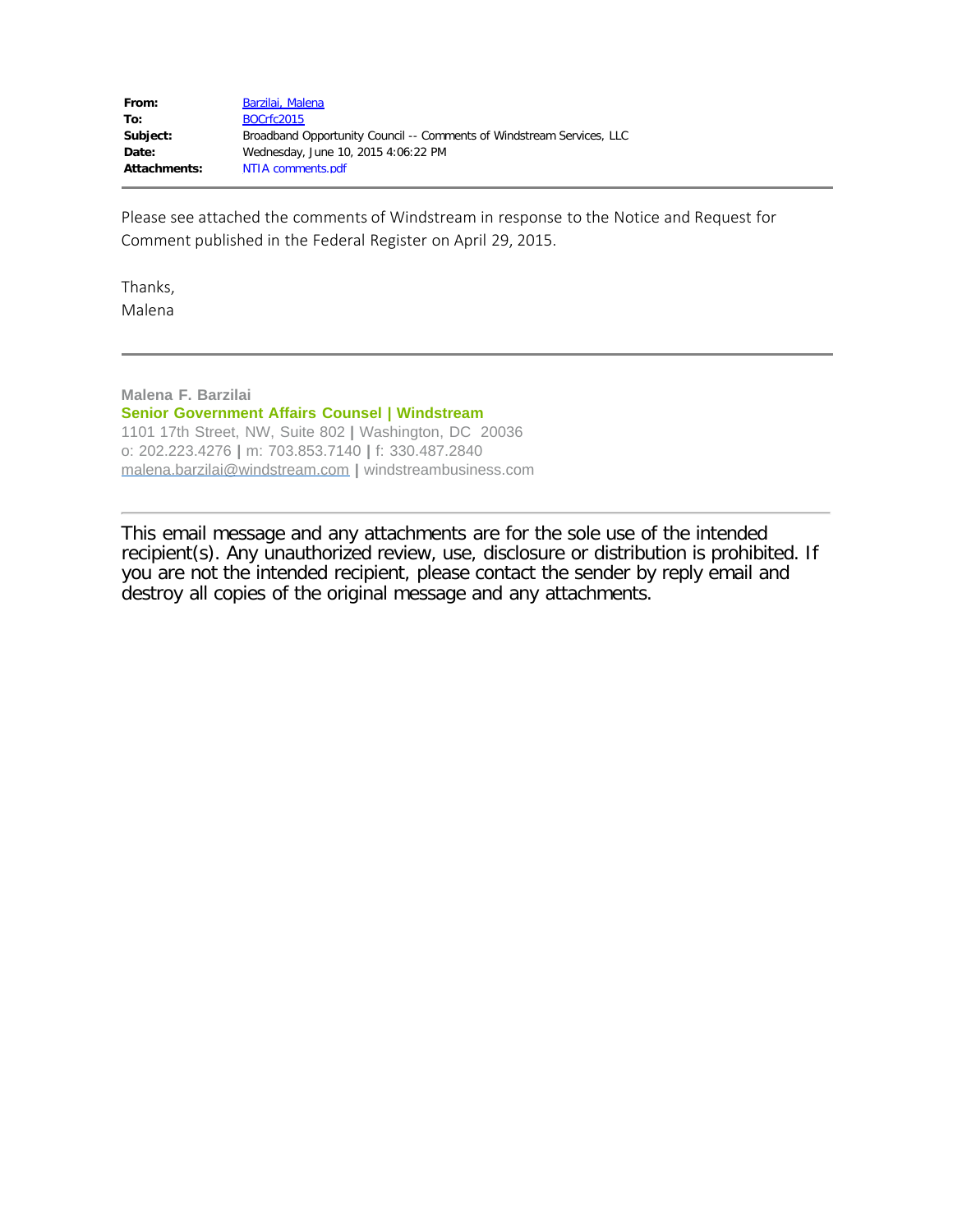## **Before the NATIONAL TELECOMMUNICATIONS AND INFORMATION ADMINISTRATION and RURAL UTILITIES SERVICE**

)

)

)

Broadband Opportunity Council (b) Docket No. 1540414365-5365-01

Notice and Request for Comment (1997)

 $\overline{\phantom{a}}$ 

### **COMMENTS OF WINDSTREAM SERVICES, LLC**

Windstream Services, LLC (hereinafter "Windstream") herein responds to the Public Notice by the National Telecommunications & Information Administration (NTIA) and the Rural Utilities Service (RUS) seeking comment on "perspectives and recommended actions the federal government can take to promote broadband deployment, adoption, and competition, including by removing regulatory barriers unduly impeding investments in broadband technology."<sup>1</sup> First, Windstream suggests that NTIA, in conjunction with the Department of Justice (DOJ), should participate in the special access reform proceeding at the Federal Communications Commission (FCC) to help inform its unprecedented, large-scale analysis of market power being exerted by the large incumbent telephone providers in the non-residential services marketplace. Second, to maximize broadband deployment through Phase II of the Connect America Fund, the Department of the Treasury should issue a letter ruling clarifying that CAF Phase II support that is used to deploy networks constitutes a contribution to capital that is not taxable under federal law. Third, the executive agencies should consider positive measures to improve adoption of robust broadband in places where it is available.

<sup>1</sup> *Broadband Opportunities Council Notice and Request*, 80 FR No. 82, April 29, 2015 (*Notice*).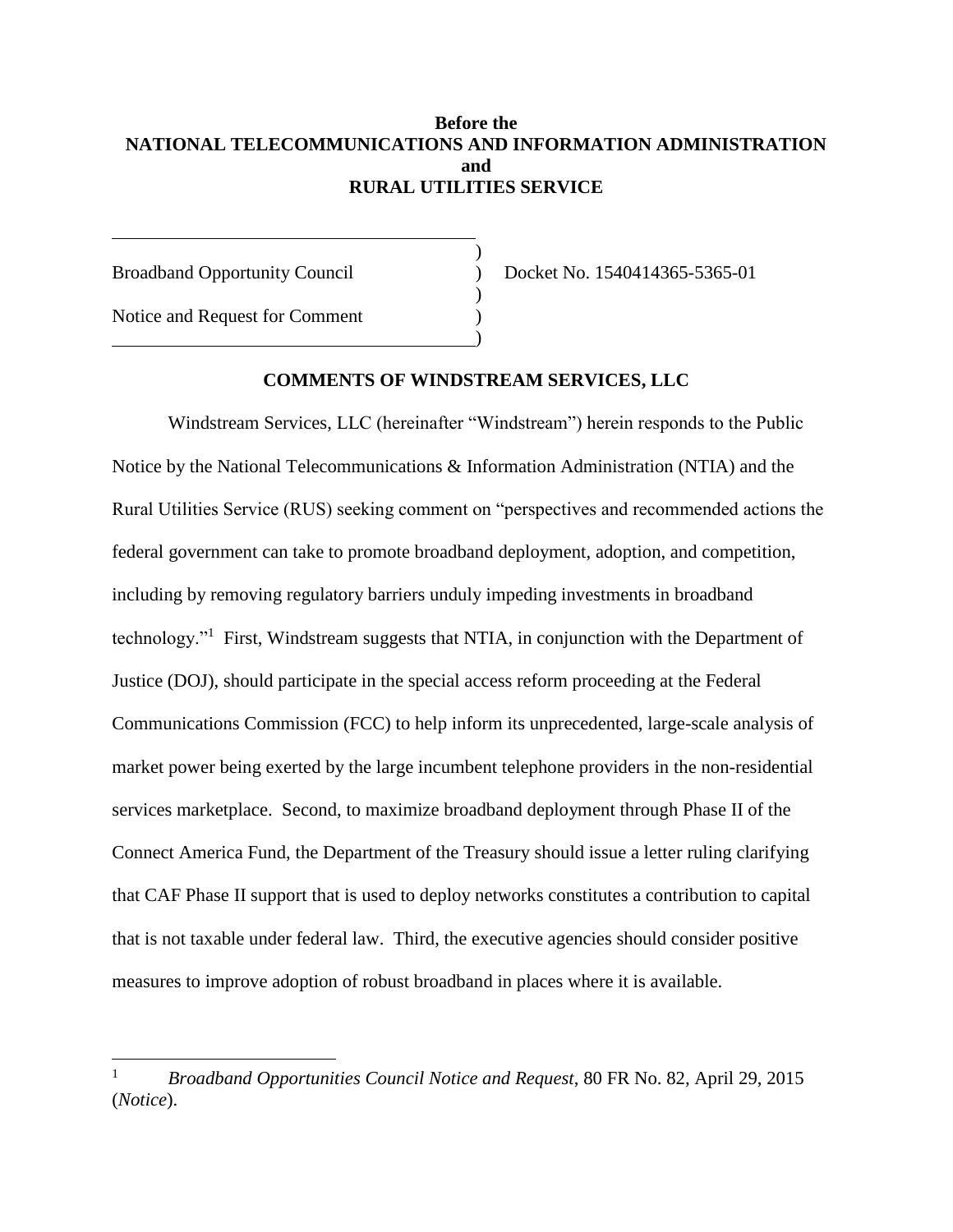I. NTIA AND THE DEPARTMENT OF JUSTICE SHOULD PARTICIPATE IN THE FCC PROCEEDING THAT WILL BE CONDUCTING AN UNPRECEDENTED ANALYSIS OF COMPETITION IN THE MARKETPLACE FOR NON-RESIDENTIAL COMMUNICATIONS SERVICES.

The Federal Communications Commission (FCC) recently engaged in a data collection of unprecedented scale—including granular communications service data on locations, prices, terms, and conditions of TDM- and IP-based dedicated services—to assess competitive conditions for communications services used by business, nonprofit, and government entities. 2 While competitive carriers have invested billions in deploying fiber in the network backbone (Windstream now operates the sixth largest fiber network in the nation), Windstream expects these data will show that the last-mile of network facilities preceding a customer's location is an enduring bottleneck for competition. More than eight years ago, the Government Accountability Office recognized that "available data suggest that facilities-based competitive alternatives for dedicated access [in commercial buildings] are not widely available" and recommended that the FCC "consider collecting additional data and developing additional measures to monitor competition on an ongoing basis."<sup>3</sup> The recent data collection is the long-awaited culmination of that recommendation. The FCC is expected to make data on these competitive conditions available for public review and analysis in the near future.

Windstream encourages NTIA and the Department of Justice to analyze the data on the non-residential market and provide input in the proceeding. The Department of Justice, as the federal agency responsible for enforcing the antitrust laws and promoting competition, and

 $\overline{\phantom{a}}$ 

<sup>2</sup> *See Special Access for Price Cap Local Exchange Carriers; AT&T Corporation Petition for Rulemaking to Reform Regulation of Incumbent Local Exchange Carrier Rates for Interstate Special Access Services*, WC Docket No. 05-25, RM-10593, Report and Order and Further Notice of Proposed Rulemaking, 27 FCC Rcd 16318 (2012) (*Data Collection Order*).

U.S. Government Accountability Office, FCC Needs to Improve its Ability to Monitor and Determine the Extent of Competition in Dedicated Access Services 1, 43-44 (2006).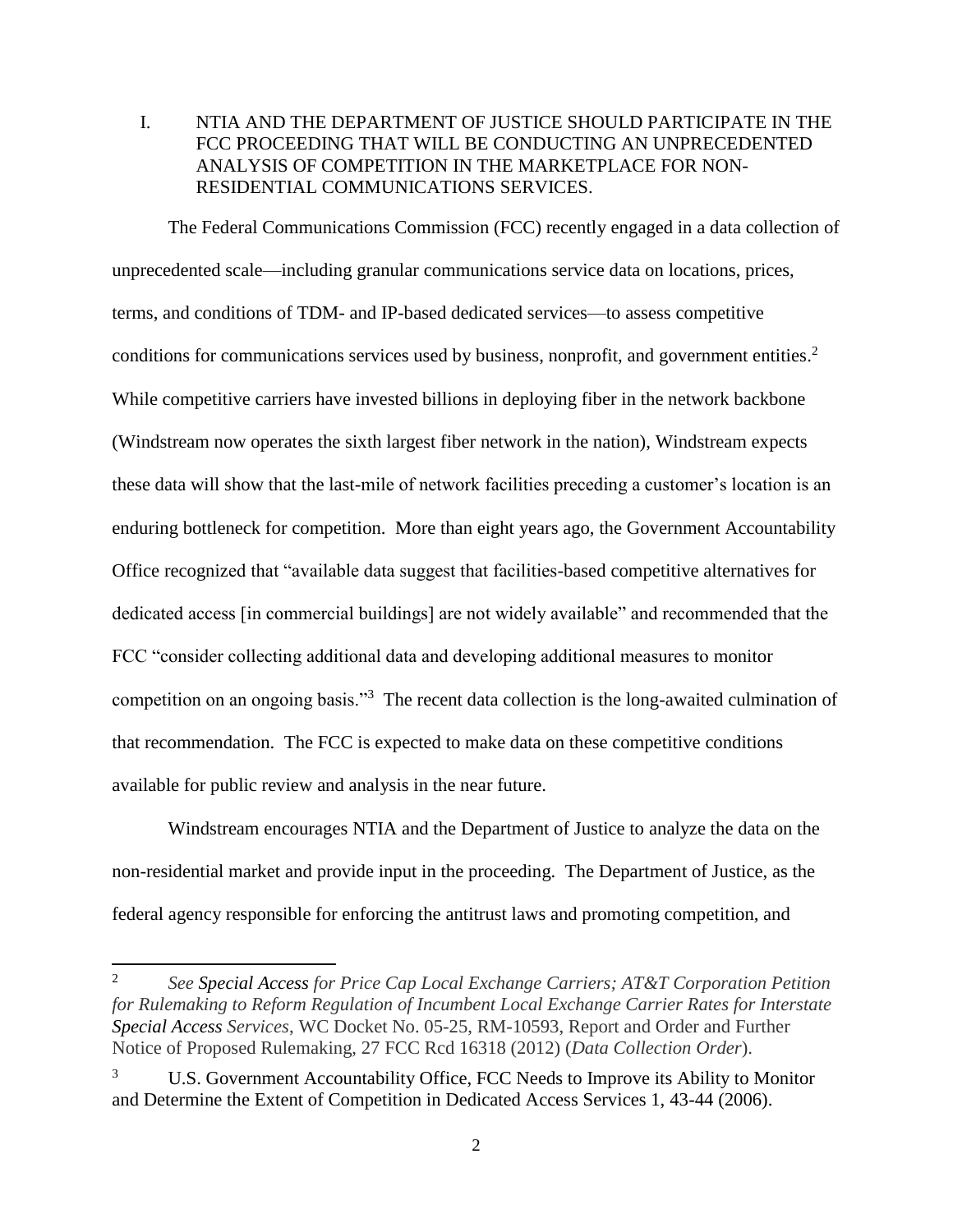NTIA, as the President's principal adviser on telecommunications and information policies, have significant expertise in telecommunications issues and have participated in prior FCC proceedings that addressed the role of competition in telecommunications.<sup>4</sup> These agencies are well positioned to provide the FCC with an independent, rigorous assessment as to the presence of significant market power for services offered to non-residential customers.

Windstream encourages the DOJ in coordination with NTIA to focus on the impact of the exercise of market power over last-mile access on competition for integrated business service solutions. In particular, Windstream suggests that the NTIA and DOJ should review and monitor data regarding the availability of competitive last-mile packet-based connections to business, nonprofit, and government locations that do not require a large amount of bandwidth for efficient operations at their individual locations. Customers at these locations are most vulnerable to exertion of large incumbent market power, because competitive carriers usually cannot wage a viable threat of overbuilding the incumbents' connections to these locations. Competitive carriers, instead, must continue to rely on leasing incumbent carriers' last-mile connections to offer an alternative to the incumbent offerings, due to lack of an economically viable business case for overbuilding incumbent facilities in this portion of the network. The agencies can provide powerful insights regarding the specifics of the need for competitive service providers to have access to incumbents' last-mile facilities to ensure business, nonprofit, and government customers continue to benefit from competitive choices, and the potential for incumbents to use

 $\overline{a}$ 

<sup>4</sup> *See, e.g.*, Ex Parte Submission of the Department of Justice, WT Docket No. 12-269, at 7 (filed Apr. 11, 2013); Letter from Lawrence E. Strickling, Assistant Secretary for Communications and Information, Department of Commerce, to Julius Genachowski, Chairman, FCC, GN Docket No. 09-51 (filed January 4, 2010).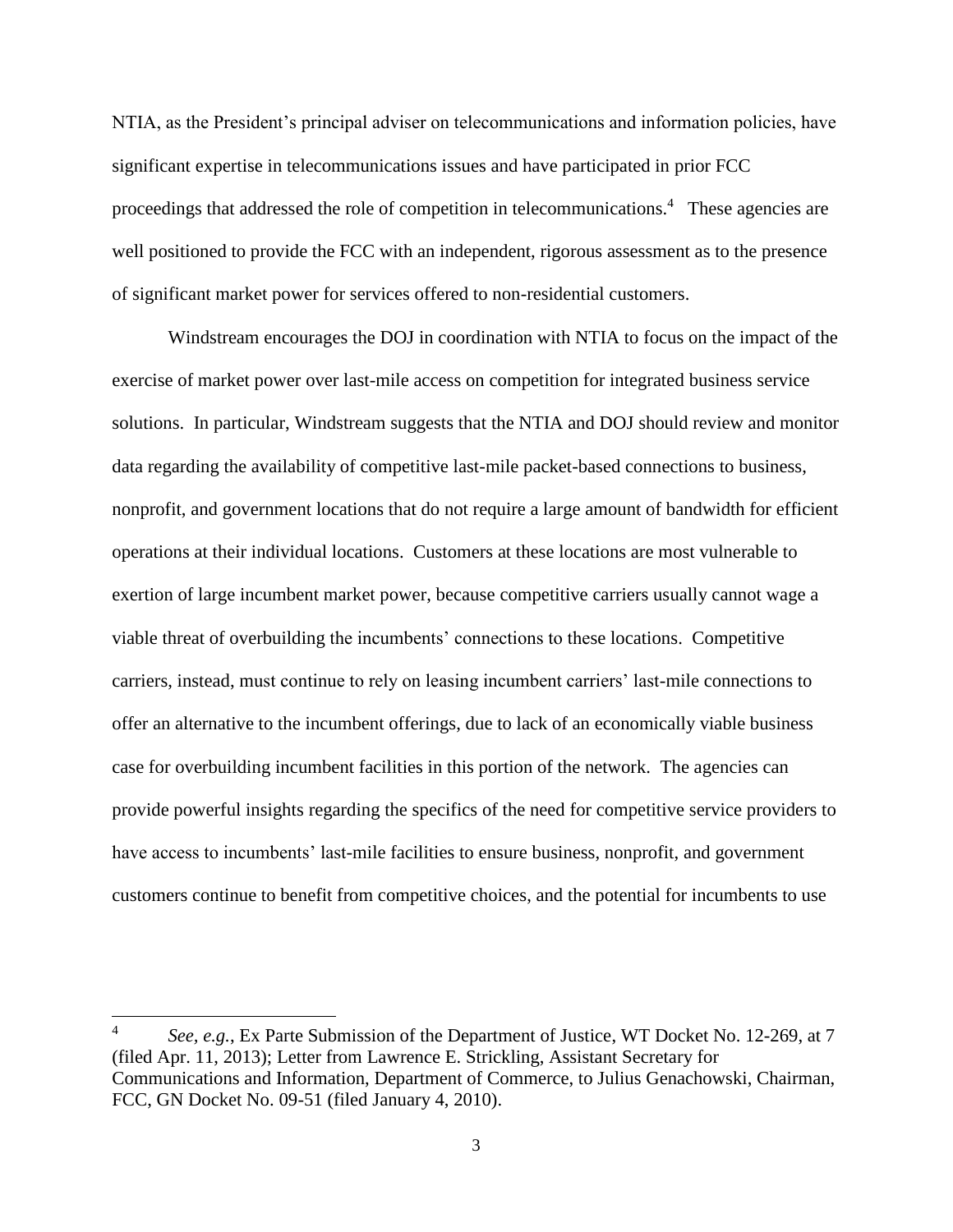market power with respect to last-mile connections to reduce price, quality and innovation competition in downstream markets for integrated business solutions..

# II. TO MAXIMIZE BROADBAND DEPLOYMENT IN HIGH-COST AREAS, THE DEPARTMENT OF THE TREASURY SHOULD CLARIFY THAT CAF PHASE II SUPPORT USED TO DEPLOY NETWORKS IS NOT TAXABLE.

The FCC currently is implementing widespread reform through the Connect America Fund Phase II that will significantly expand deployment of robust broadband in rural areas. To help ensure that carriers are able to use CAF Phase II funding to maximize the provision of broadband, Windstream recommends that the Department of the Treasury issue a letter ruling or other statement that the Internal Revenue Service (IRS) should designate CAF Phase II distributions used to deploy networks as contributions to capital, which are not taxed.

As The National Broadband Plan recommended, the Commission needs to implement universal service reform "in a tax-efficient manner to minimize the size of the [broadband availability] gap."<sup>5</sup> The Internal Revenue Service treated traditional universal service support as taxable income, and if it views CAF support in the same way, it will be an economic barrier to many carriers accepting CAF support and to the obligations to deploy broadband networks. The Internal Revenue Service, instead, should designate CAF Phase II support for network deployment as a direct contribution to the capital of the recipient—a designation that would appropriately recognize important distinctions between CAF Phase II and predecessor federal universal service programs and would help stretch the positive impact of limited universal service support.

 $\overline{\phantom{a}}$ 

<sup>5</sup> Federal Communications Commission, *Connecting America: The National Broadband Plan*, Recommendation 8.4 at 146 (rel. Mar. 16, 2010).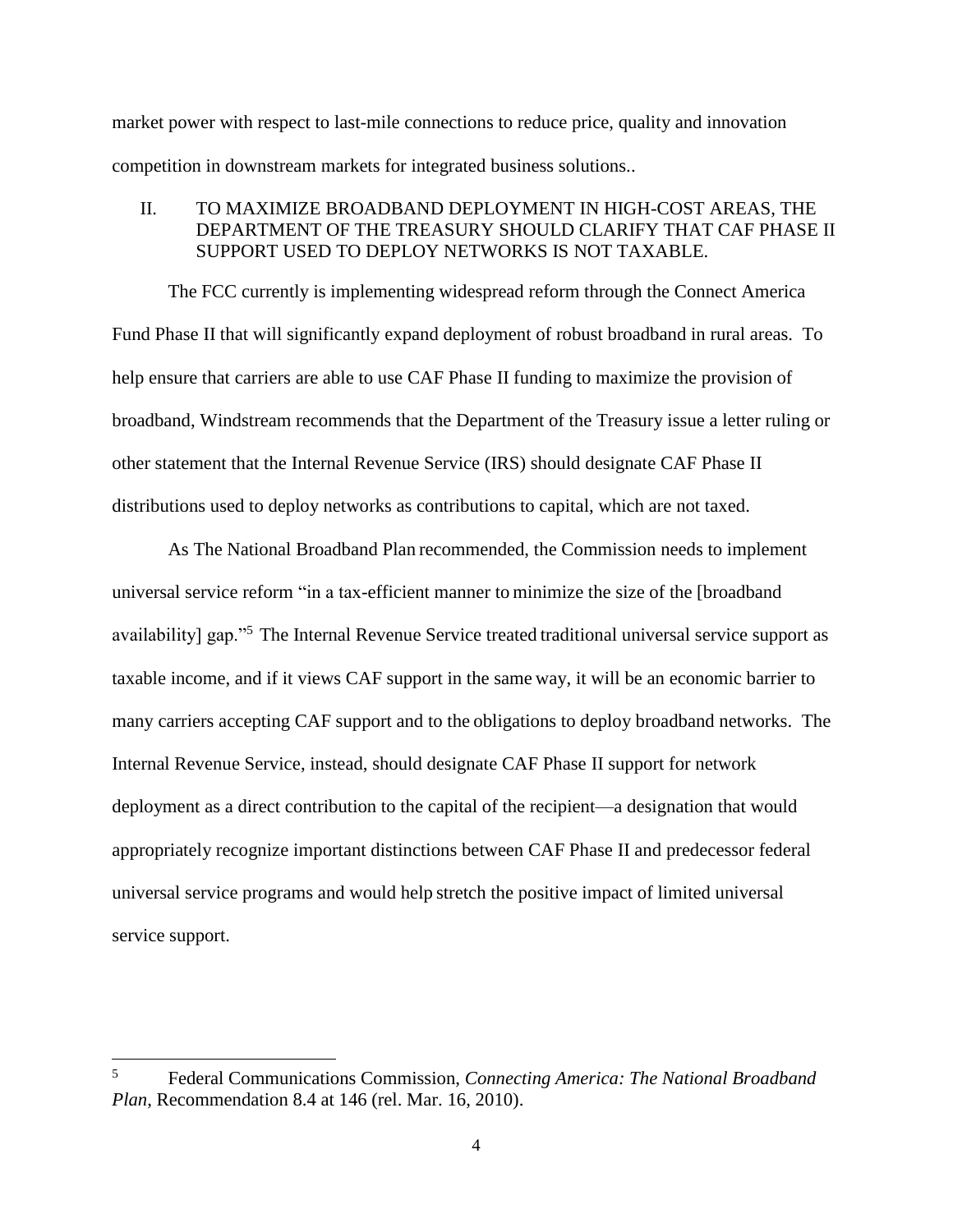The FCC designed the CAF to "extend broadband service to hundreds of thousands of unserved locations" and to "efficiently support deployment of networks providing both voice and broadband service."<sup>6</sup> In contrast to the prior USF mechanisms, CAF Phase II explicitly funds and requiresinvestment in broadband infrastructure and establishes specific accountability and efficiencymeasures. To monitor its own progress toward ensuring universal availability of broadband, the FCC will "use the number of residential, business, and community anchor institution locations that *newly gain* access to broadband service."<sup>7</sup> All CAF Phase II participants must be able to certify to the FCC that they have achieved FCC-established deployment milestones and build-out commitments.<sup>8</sup>

The broadband deployment benefits of this program, however, are limited to what can be achieved under a strict funding budget. Specifically the FCC, for the first time, is working with a fixed annual high-cost budget of \$1.8 billion for CAF Phase II in the areas served by price cap carriers. To meet the aggressive network deployment goals the Commission has set for itself and support recipients, every one of those dollars must go directly toward the provision of robust broadband networks.

# III. EXECUTIVE AGENCIES SHOULD CONSIDER ADDITIONAL MEASURES THAT WILL ENCOURAGE GREATER ADOPTION OF ROBUST BROADBAND WHERE IT IS AVAILABLE.

The Executive Branch agencies can complement the work of the FCC by continuing to pursue positive measures to encourage the adoption of robust broadband by individuals,

<sup>6</sup> <sup>6</sup> Report and Order and Further Notice of Proposed Rulemaking, *Connect America Fund*, 26 FCC Rcd. 17663, 76 FR 78384, FCC 11-161, ¶ 127 (released November 18, 2011) (*USF/ICC Transformation Order*).

<sup>7</sup> *Id.* at  $\P$  52.

<sup>8</sup> *See, e.g.*, 47 C.F.R. § 54.313(b)-(e).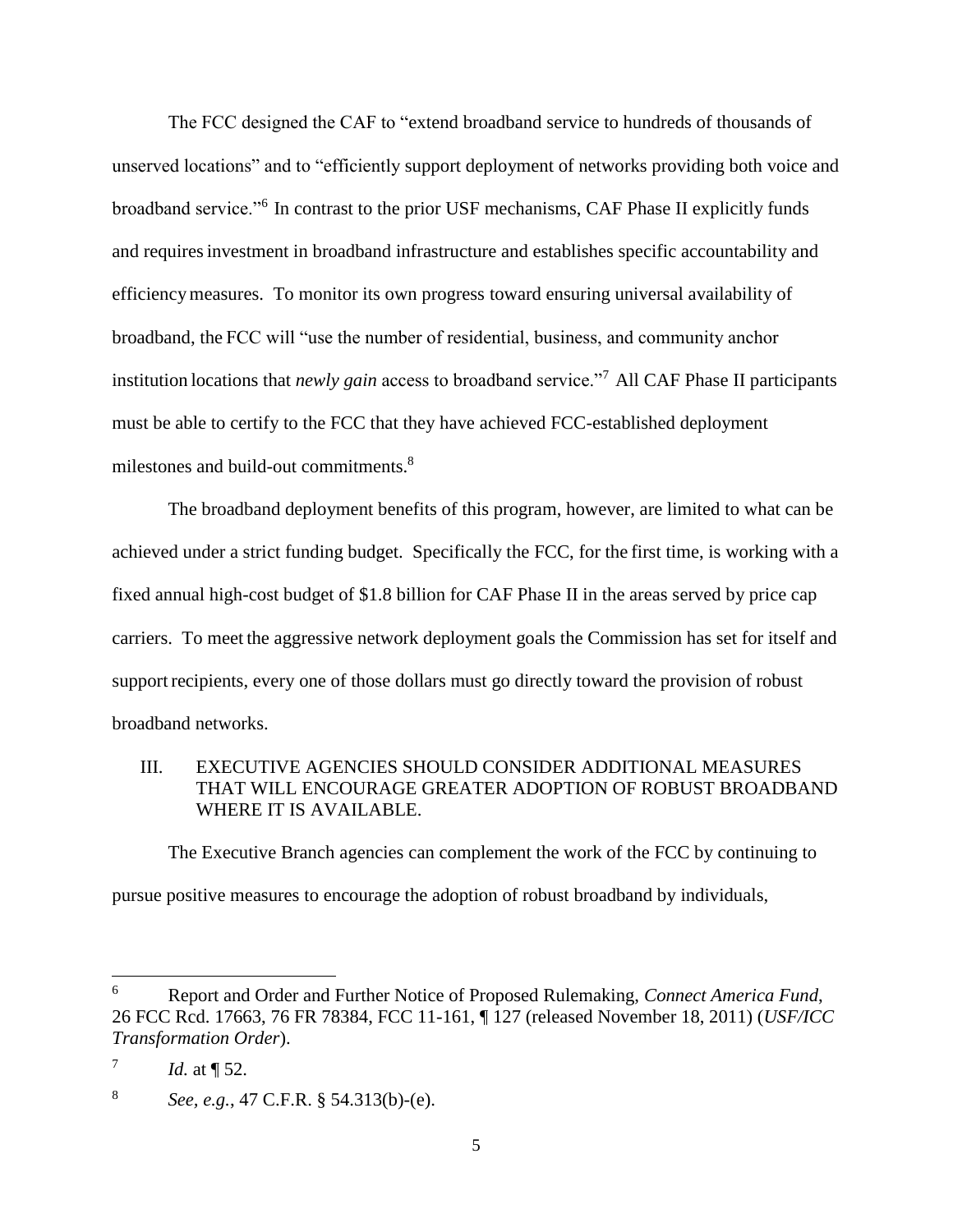businesses, and anchor institutions. As a result of a massive private-sector investment in broadband deployment, supplemented by Universal Service Fund support and initiatives such as the NTIA's Broadband Technology Opportunities Program and the RUS's Broadband Initiatives Program, the vast majority of Americans currently have access to robust broadband. Three years ago in its Eighth Broadband Progress Report, the FCC noted that 94 percent of Americans had access to broadband meeting the then-applicable speed benchmark.<sup>9</sup> This year in its Ninth Report, the FCC significantly increased the speed benchmark to 25 Mbps/3 Mbps; still, at that level, 83 percent of Americans already have access to broadband.<sup>10</sup>

To enable greater broadband usage, the FCC, as noted above, is reorienting its Universal Service Fund programs toward broadband deployment. In addition to adoption of CAF Phase II, the FCC has instituted its first major reforms to the Schools and Libraries program in nearly two decades, increasing the budget and transitioning funding toward broadband-related services. Most recently, FCC Chairman Tom Wheeler last month expressed his intention to issue proposals for modernizing the Lifeline program to support broadband adoption.

Despite this substantial FCC commitment, Windstream observes that many individuals and anchor institutions that already have access to robust broadband do not purchase and utilize available broadband services at optimal levels. Consumers' ability to pay for higher speed tiers

l

<sup>9</sup> *See Inquiry Concerning the Deployment of Advanced Telecommunications Capability to All Americans in a Reasonable and Timely Fashion, and Possible Steps to Accelerate Such Deployment Pursuant to Section 706 of the Telecommunications Act of 1996, Amended by the Broadband Data Improvement Act*, GN Docket No. 11-121, Eighth Broadband Progress Report and Order on Reconsideration, 27 FCC Rcd 10342, 10370 (2012).

<sup>10</sup> *See Inquiry Concerning the Deployment of Advanced Telecommunications Capability to All Americans in a Reasonable and Timely Fashion, and Possible Steps to Accelerate Such Deployment Pursuant to Section 706 of the Telecommunications Act of 1996, Amended by the Broadband Data Improvement Act*, GN Docket No. 14-126, 2015 Broadband Progress Report and Notice of Inquiry on Immediate Action to Accelerate Deployment, at ¶ 51 (rel. February 4, 2015).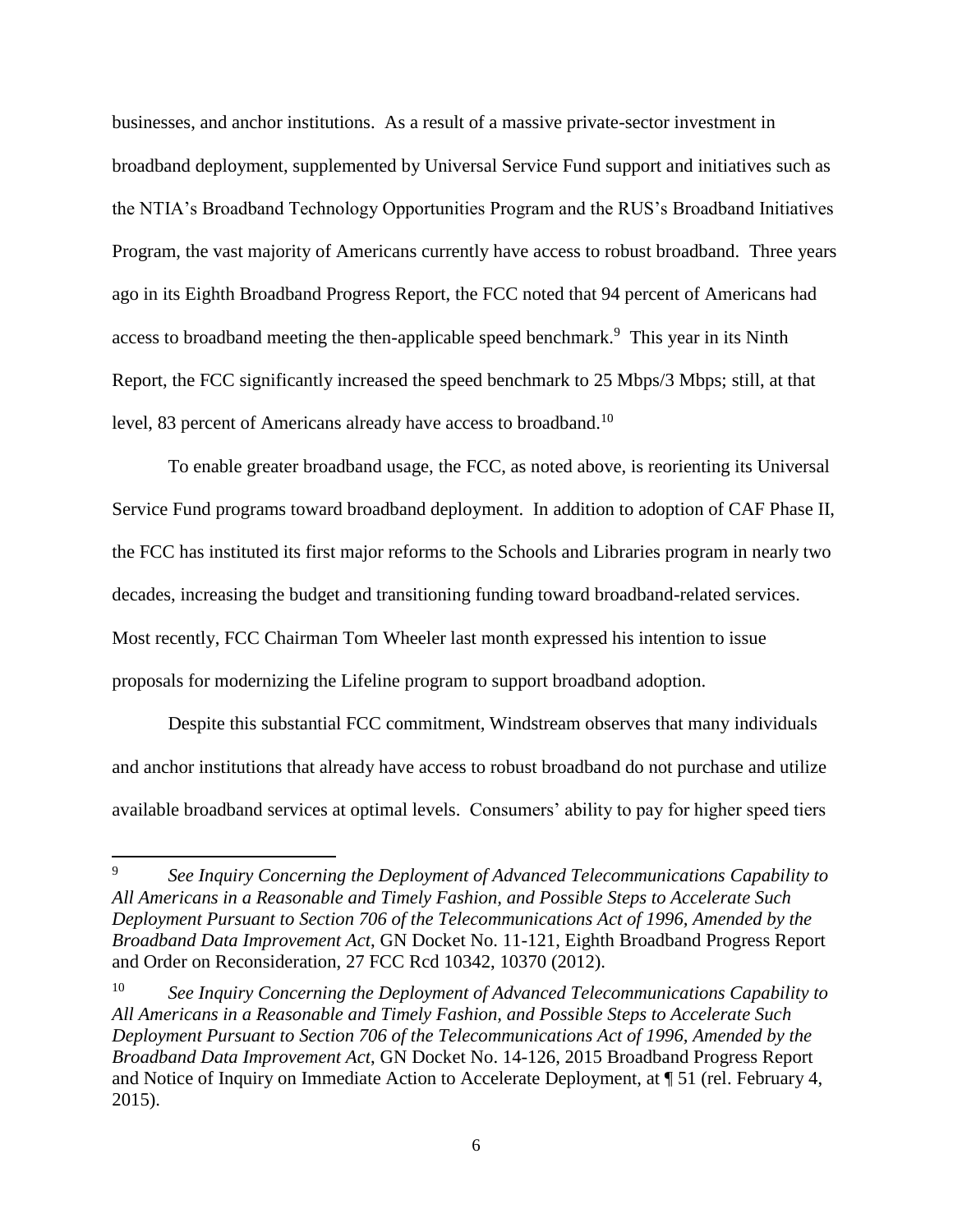likely is one reason for this phenomenon, and a reason the FCC is pursuing reforms to the federal Universal Service Fund. However, there are other reasons for low adoption levels, including deficiencies in digital literacy and understanding by individuals, schools and libraries, of the benefits that robust broadband can provide. The Executive Agencies, including the NTIA and the Department of Education, are well suited to provide resources to enhance adoption of robust broadband. For example, the NTIA should continue efforts like its grants to improve digital literacy, actions to help low-income households gain access to equipment and service, and maintenance of the Broadband Adoption Toolkit.<sup>11</sup> In addition, the NTIA should participate actively in the FCC's upcoming Lifeline reform proceeding by sharing its lessons learned.

Similarly, with regard to schools and libraries, the NTIA and the Department of Education should continue to provide resources, such as curriculum assistance, to help teachers and schools take advantage of Internet learning opportunities. For example, the agencies should look to expand the Open Education Ecosystem and produce professional development for teachers. A report submitted to the record by the LEAD Commission cites a study showing that 83 percent of teachers believe that they are not receiving the necessary training to use technology to its fullest potential in the classroom.<sup>12</sup> In addition, Windstream recommends that the NTIA and the Department of Education develop a pilot project to help schools come up with technology plans to utilize the FCC's Schools and Libraries program more effectively.

 $11$ <sup>11</sup> *See* NTIA, "Household Broadband Adoption Climbs to 72.4 Percent," *available at* <http://www.ntia.doc.gov/blog/2013/household-broadband-adoption-climbs-724-percent> (linking to Broadband Adoption Toolkit).

<sup>&</sup>lt;sup>12</sup> LEAD Commission, Paving a Path Forward For Digital Learning in the United States, at 7 (September 2013), *available at*

http://www.leadcommission.org/sites/default/files/LEAD%20Commission%20Blueprint.pdf.